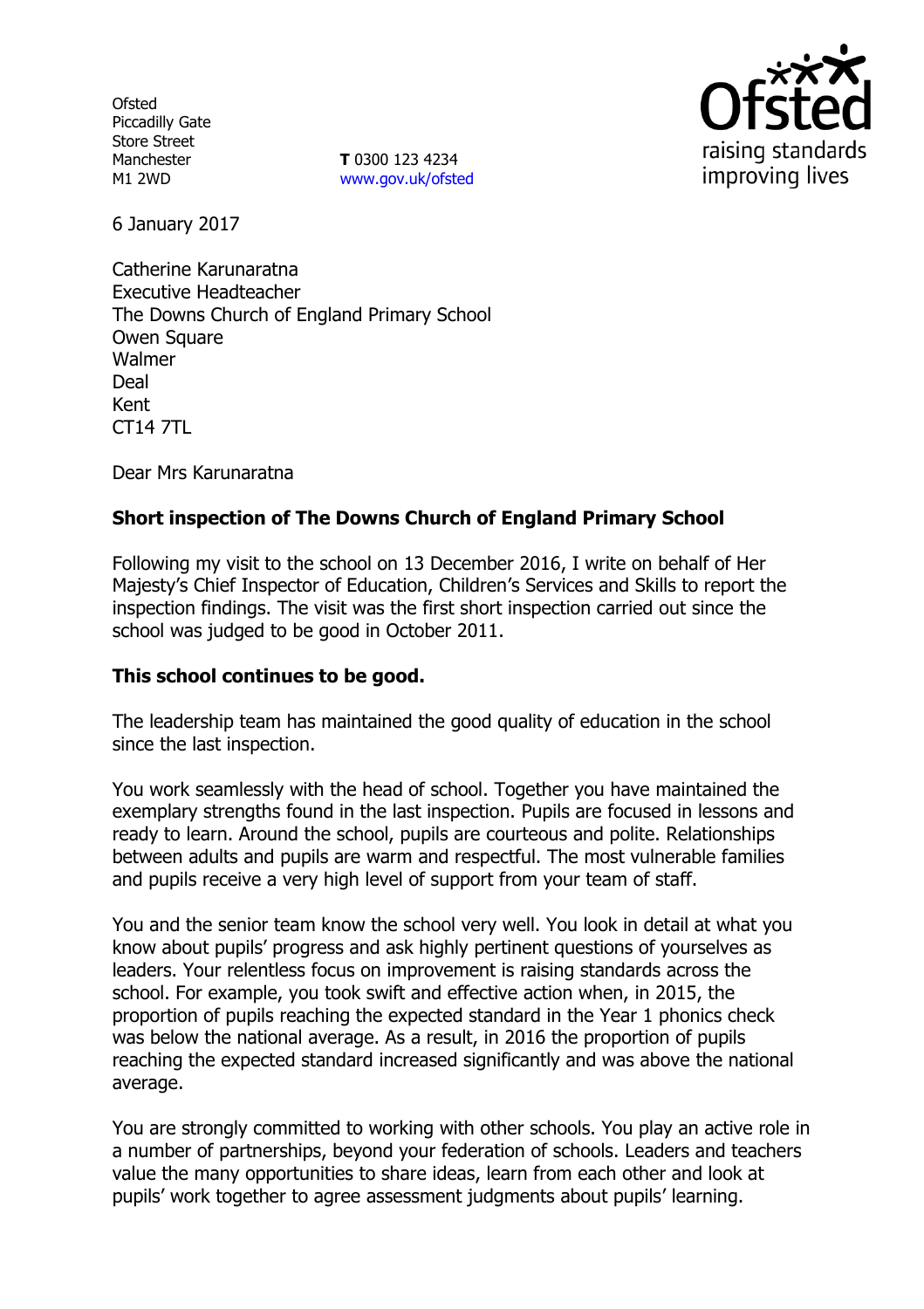

Governors provide effective challenge and support. They have a clear understanding of their strategic role and the differences between your work and theirs. Governors use their time in school effectively to get first-hand information about the things you are improving in the school. Governors value your leadership, are proud of the school's achievements and are ambitious for the school to be even better.

At the last inspection, you were asked to raise standards in writing. You have been wholly successful. Over time, almost all key stage 2 pupils have made expected progress from their starting points, including the most able pupils. The proportions of pupils making more than expected progress have been above those found nationally for a sustained period. In 2016, almost all children were writing at the expected standard at the end of Year 6. Pupils with the lowest starting points, including those who were disadvantaged, made rapid progress. Pupils in key stage 2 do not make the same progress in mathematics as they do in reading and writing and this is your current school priority.

Your plans for improvement are clear because you know what is working well in the school and where things can be even better. You also adapt your plans in response to changing needs within the school. For example, not enough children left the Reception Year reaching a good level of development in 2016. You instantly took effective action. You invested in additional training, reorganised staffing and as a result current children are making good progress from their starting points.

Attendance levels for all pupils are above those found nationally. However, too many disadvantaged pupils and pupils who have special educational needs and/or disabilities do not attend school often enough. You know this and are continuing to focus energy and resources on tackling the attendance of these groups. You are having a positive impact on those with the very lowest levels of attendance but there is more to do.

### **Safeguarding is effective.**

The leadership team has ensured that all safeguarding arrangements are fit for purpose. You and the team of staff with safeguarding responsibilities have created a culture in the school where safeguarding pupils' well-being is paramount. Your determination to get the right outcomes for the most vulnerable families is unwavering. You are relentless in your referrals to other agencies and will not accept their first responses if you are not satisfied. You make highly effective use of early help. Your assessments are detailed and you take every possible action to ensure that pupils' levels of school absence are integral to any care plans.

New staff receive a thorough induction and therefore understand statutory guidance and school policies to keep pupils safe. Staff record concerns diligently because they are attuned to any possible welfare concern, including those relating to watching or playing games online that are not age appropriate. Leaders keep very comprehensive records of all concerns, track every decision they make and log all communication diligently.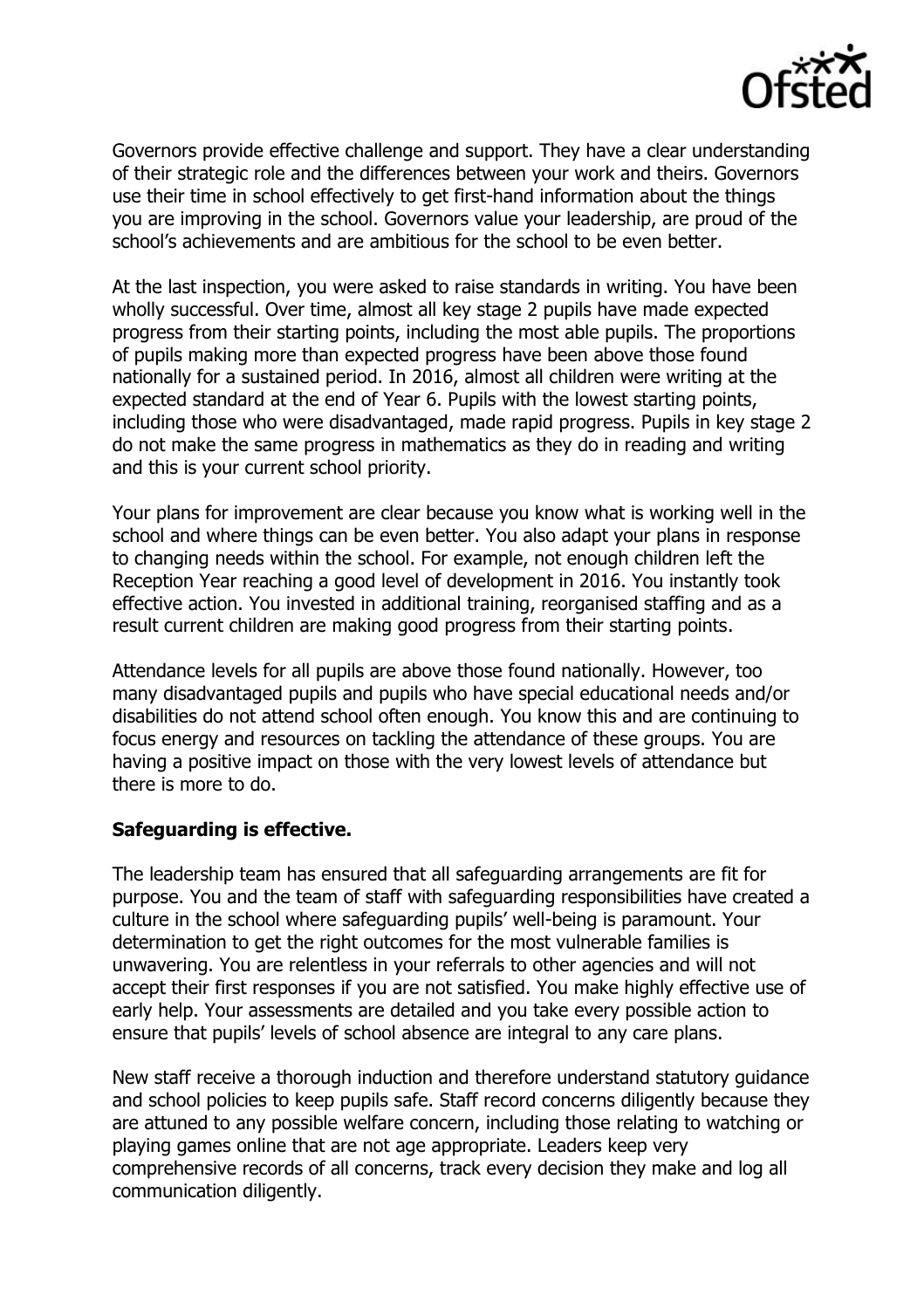

# **Inspection findings**

- **Pupils who did not achieve a good level of development at the end of the early** years make good progress in key stage 1, from their lower starting points. Pupils develop their phonics knowledge well. As a result, they become confident to write unfamiliar words quickly. Planned learning takes account of different groups of pupils' starting points and this enables pupils not yet working at the standards expected of their age to make good progress.
- Current key stage 2 pupils are making good progress in mathematics, particularly the most able. Feedback to pupils, in accordance with the school's policy, is used effectively to highlight misconceptions and ensure that pupils understand well what is being taught. The most able pupils are encouraged to solve challenging mathematical problems and this develops their ability to explain their reasoning and logic.
- Leaders have clear plans to further improve progress in mathematics at key stage 2. You have recruited a new subject leader who brings good subject knowledge. Leaders have looked closely at mathematics teaching and learning across the school. You have already put a number of key initiatives in place, such as extra support in Year 3 and 4 and a whole-school project to link mathematics closely to the school's strengths in teaching English. It is too soon to see the impact of these endeavours.
- Standards in reading at the end of key stage 1 and 2 are above those found nationally because pupils make good progress, including the most able readers and those with the lowest starting points.
- Over time, the attendance for all pupils is better than national averages. However, disadvantaged pupils and pupils who have special educational needs and/or disabilities come to school less often. You know this and are not complacent about the groups of pupils who have higher levels of absence.
- Your concerted and sustained actions are beginning to have an impact. For example, you have improved the attendance of current pupils who have special educational needs and/or disabilities. You work closely with parents and often with other agencies to bring about improvement. Some pupils have historically been in school for less than half the number of days expected. Their attendance is improving significantly but there is still more work to do.
- You are appropriately challenging and supportive to families who do not bring their children to school regularly. For example, you access early help support for the most vulnerable to ensure that families are able to get their children to school. You are also rigorous about term time holidays and all staff are alert to patterns of absence that need to be explored or questioned.
- Children make good progress in the early years with their personal, social and emotional development. Children, including those who started school with weaker communication skills, play very well together. Children work well with adults and on self-selected tasks. Children quickly develop the skills to take turns and cooperate. Adults create interesting and stimulating opportunities to write. For example, the children racing to see who could write numbers outside and then wash them away with water the quickest.